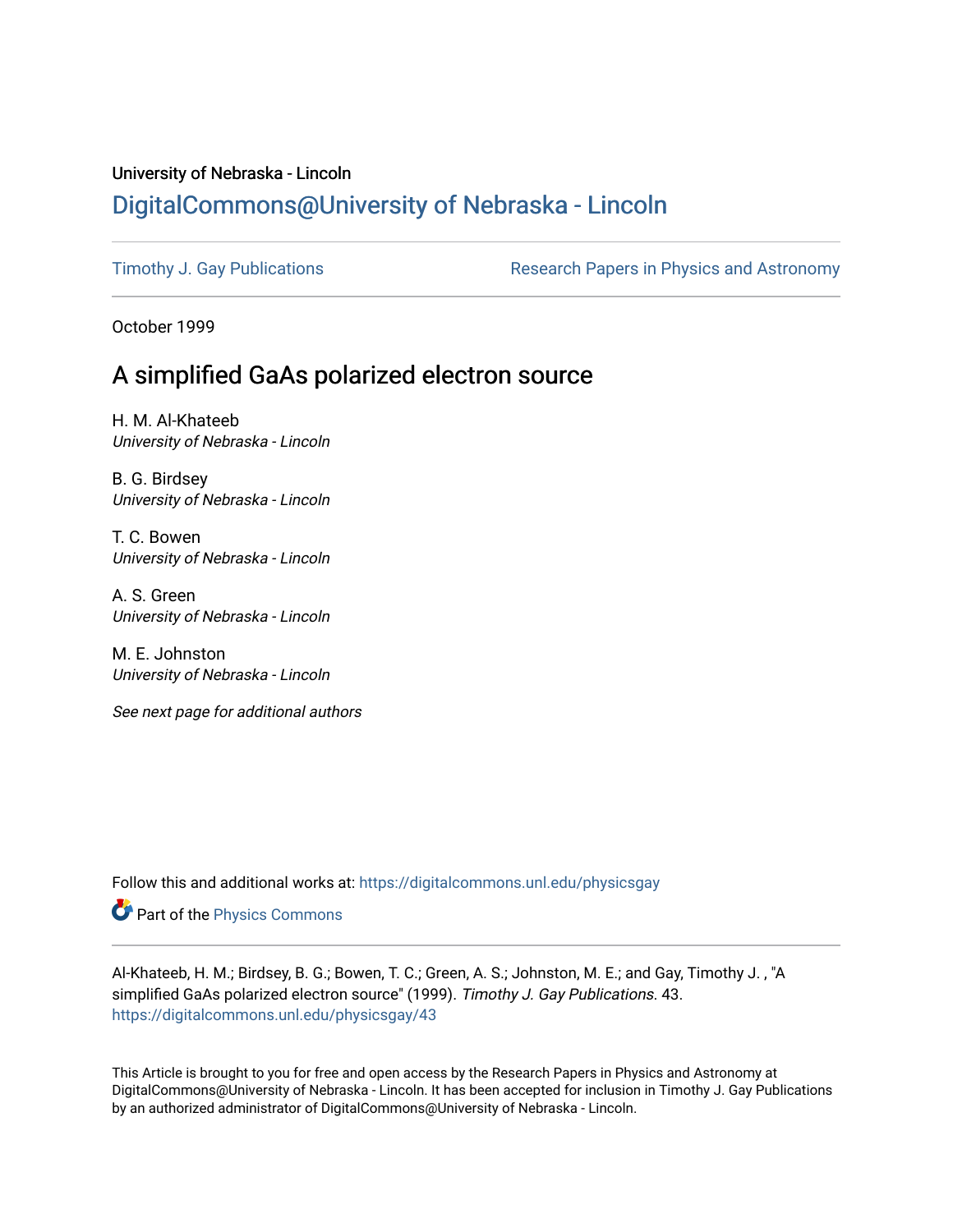# Authors

H. M. Al-Khateeb, B. G. Birdsey, T. C. Bowen, A. S. Green, M. E. Johnston, and Timothy J. Gay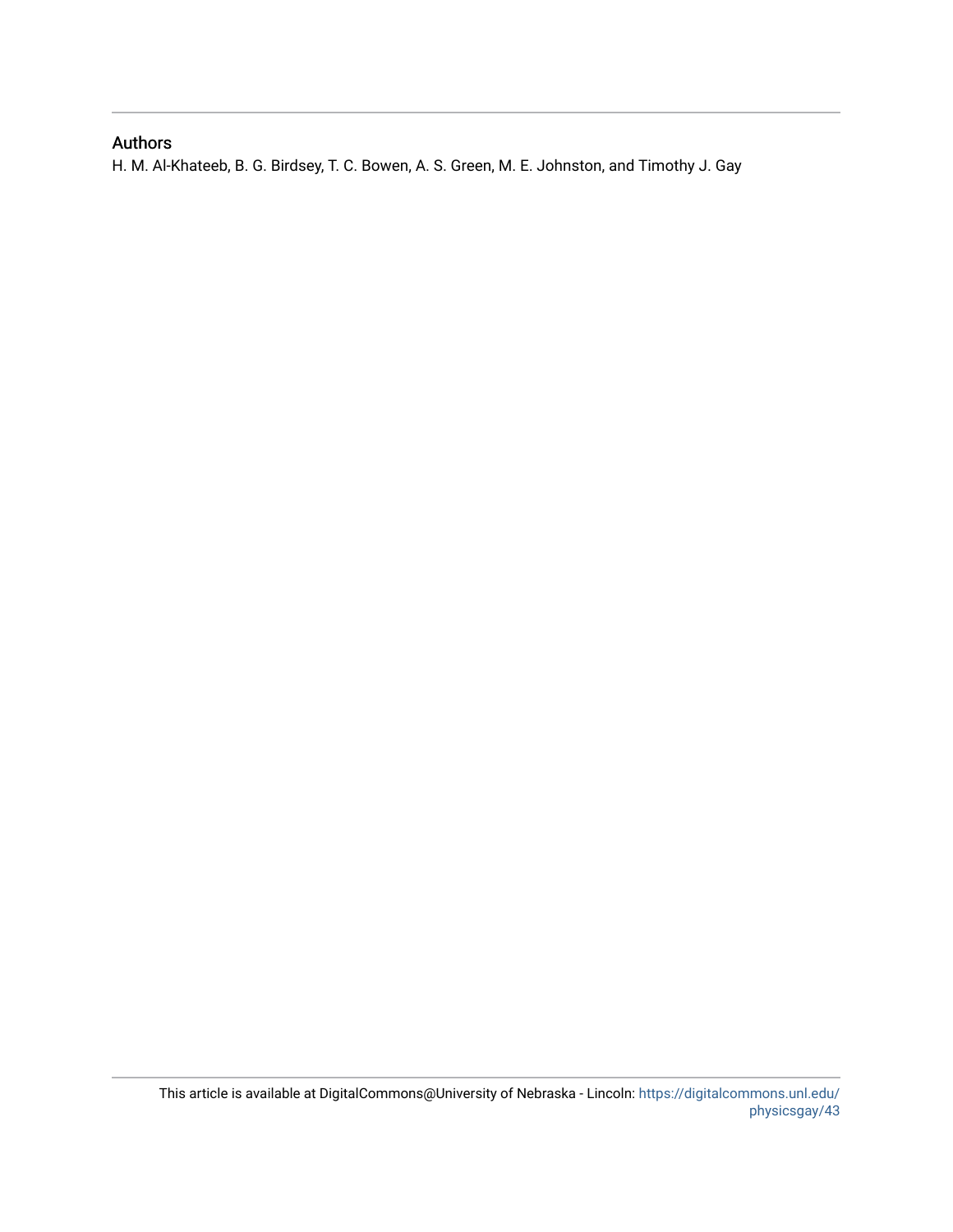# **A simplified GaAs polarized electron source**

H. M. Al-Khateeb, B. G. Birdsey, T. C. Bowen,<sup>a)</sup> A. S. Green, M. E. Johnston,<sup>b)</sup> and T. J. Gay *Behlen Laboratory of Physics, University of Nebraska, Lincoln, Nebraska 68588-0111*

(Received 2 March 1999; accepted for publication 9 July 1999)

We report operational and construction details of a simplified GaAs polarized electron source. It is contained in a modified 4.63 in. Conflat four-way cross, and uses a single  $56 / s$  turbomolecular pump. The design incorporates multiple cesiators to extend source lifetime, a new spring-clamp GaAs crystal mounting design to provide uniform crystal heating, and a very simple tubular 90° electrostatic deflector. We also discuss matters related to preparing, heat cleaning, and activating the GaAs crystal. © 1999 American Institute of Physics. [S0034-6748(99)04010-1]

## **I. INTRODUCTION**

In the mid-1970's Pierce, Meier, and Zurcher reported the development of an intense source of polarized electrons based on photoemission from *p*-type GaAs.<sup>1</sup> Alternating layers of cesium and oxygen on the crystal surface were used to give it a negative electron affinity (NEA) and subsequent high quantum efficiency. $^{2}$  In the last two decades, the use of GaAs sources has become widespread in many areas of research,<sup>3</sup> mainly because of the following advantageous features: narrow energy spread, high brightness, favorable figure of merit (polarization squared times electron current), and the possibility of reversing electron polarization optically without changing the beam characteristics. However, the source is not without disadvantages: cleaning and activating the crystal are time consuming processes; and an ultrahigh vacuum free of contaminants is required. Since the invention of the GaAs source of polarized electrons, much research has been done to reduce or eliminate these problems.<sup>4,5</sup> In this article, we discuss a source of very simple, compact design. Furthermore, we comment on the preparation and activation of the crystal. Our conclusions are based on more than three years of operating experience with the source.

### **II. DETAILS OF THE SOURCE**

Our source chamber is a commercially available 4.63 in. Conflat four-way cross which has been modified with two additional 2.75 in. half nipples as shown in Fig. 1. We added an extra double-sided flange to the upstream end of the chamber during a modification of our source. It is used as a spacer to keep the crystal positioned directly below the laser window. A second double-sided flange on the downstream end is used to support electrostatic lenses. The GaAs sample and its holder are removed from the chamber by opening the upstream set of flanges. The 4.63 in. flange below the plane of the diagram is connected to the turbopump; the opposite flange above the diagram plane supports the oxygen inlet and cesium dispensers. A 2.75 in. half-nipple added to the top of the chamber is used for a laser window and as a support for the laser optical train. The bottom nipple, also added to the cross, holds a residual gas analyzer or ionization gauge. We use a 56  $\ell$ /s turbomolecular pump (Pfeiffer Model TMU 065) instead of an ion pump because many of our experiments result in a relatively high partial pressure of noble gases in the source chamber. Moreover, bakeout procedures and initial pumpdown from atmosphere are much easier with a turbopump. The vacuum system typically achieves a base pressure of about  $3 \times 10^{-10}$  Torr after baking for 4–6 days at 150 °C. All components contained in the source chamber are made from Macor, aluminum, copper, or nonmagnetic stainless steel. We have found that a molecular drag stage on the turbopump or, alternately, a turbo or diffusion pump backing the main turbopump is necessary to achieve base pressures adequate to allow crystal activation. This requirement appears to be due to the low compression ratios for H and He typical of standard turbopumps.

In our source we use bulk  $\langle 100 \rangle$  *p*-type GaAs crystals that are Zn doped to provide a carrier concentration of about  $2.0 \times 10^{19}$  cm<sup>-3</sup>. The wafers, purchased from Crystal Specialties, Inc., have a thickness of 0.25 mm and we cut them in rectangular pieces with dimensions of  $0.4 \times 1.2$  cm. Inside the vacuum system a crystal piece is clamped between two adjacent tungsten springs that we wind from 0.07 in. diameter wire. The springs are screwed onto two 2–56 stainless steel threaded rods as shown in Fig. 2. We have found that this design protects the crystal from cracking during the mounting procedure and provides the good electrical contact necessary for uniform heat cleaning. These springs need to be replaced each time we change the crystal because the high temperature from the cleaning makes them brittle.

Before installing the GaAs wafers in the source, we chemically clean them using the procedure discussed in Ref. 6. After being checked for electrical continuity, the mounted crystal is placed in the vacuum chamber within 30 min, and the chamber is pumped down to about  $10^{-7}$  Torr. At this point, all the cesium dispensers<sup>7</sup> are outgassed by resistive heating at 3.8 A for 30 min and the GaAs crystal is then also outgassed. The heating current through the crystal is in-

a)Present address: Department of Chemical Engineering, University of Colorado, Boulder, CO 80309.

b)Present address: Department of Physics, University of Saint Thomas, 2115 Summit Ave., St. Paul, MN 55105-1096.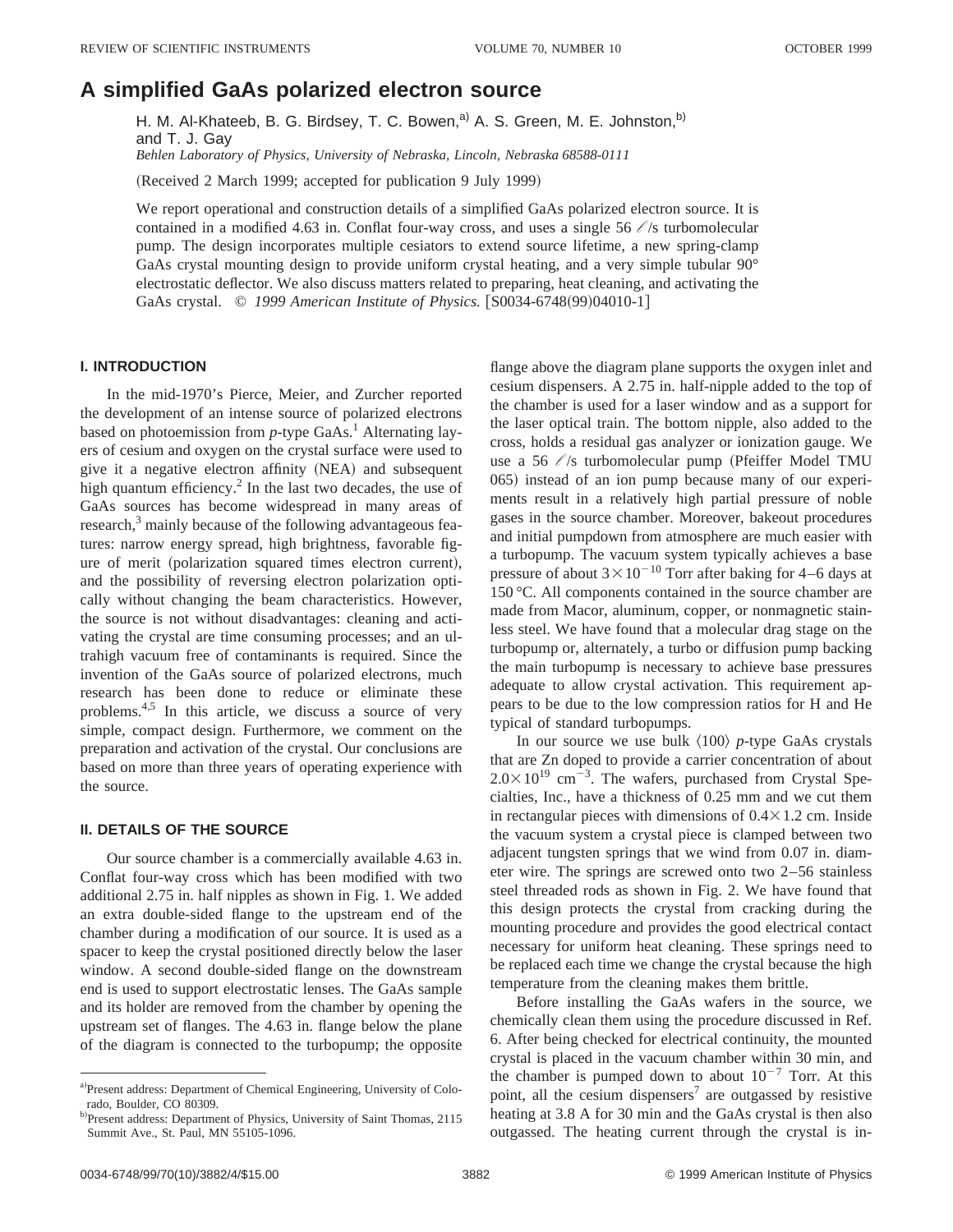

FIG. 1. Side view of the GaAs source chamber:  $(1)$  laser beam;  $(2)$  laser beam entrance window; (3) GaAs crystal; (4) cylindrical spin rotator; (5) electrostatic lenses; (6) electrical feedthrough.

creased in 0.2 A steps every 10 min until a maximum current of 1.3–1.4 A is reached. The current is held constant for 30 min before being stepped back to zero. This ohmic heating ensures that the crystal is the hottest object in the chamber (thereby minimizing deposition of contaminants on the surface) and provides a fairly uniform temperature across the usable surface of the crystal. This uniformity is improved by using a 60 Hz alternating heater current. After the crystal and cesium dispensers have been outgassed the source chamber is baked out.

### **III. GaAs ACTIVATION**

After the bakeout, the crystal must be ''activated'' to produce a NEA surface. The activation procedure consists of heat cleaning, cooling to room temperature, and then, using the procedure outlined in Ref. 6, applying Cs and  $O_2$ . The heat cleaning temperature cannot exceed 660 °C or As will evaporate nonstochiometrically from the surface, making final activation impossible. It is easy to tell if this temperature limit has been exceeded because the crystal develops a frosty appearance, in contrast with its normal mirror-smooth surface. With practice, the red-orange color temperature just below this point can be gauged by eye, without resort to more quantitative thermometers. ''Practice'' in this regard, consists of heat cleaning the crystal with a first current just sufficient to cause a dull red glow, allowing it to cool, and then attempting to activate it with Cs and  $O_2$ . If activation is



FIG. 2. End view of the crystal holders: (1) GaAs crystal; (2) tungsten springs screwed over stainless steel bolts  $(3)$ ;  $(4)$  stainless-steel blocks.



FIG. 3. Isometric view of the 90° electrostatic deflector.

not achieved, the process is repeated with a higher current until a good quantum efficiency is obtained, or the crystal is destroyed. A novice will typically kill two or three crystals before being able to produce a good photocathode. The crystal is held at maximum temperature between 0.5 and 5 hours before cooling. The longer times are used when good quantum efficiencies cannot be obtained with a 0.5 h heating time, even with a good color temperature.

Oxygen used during the activation process is ''ultrahigh purity''  $(99.998\%)$  and flows into the vacuum chamber through a Granville Phillips Model 203 variable leak valve. Commercially available cesium dispensers<sup>7</sup> are used for activation. For photoemission, we use a 40 mW diode laser $8$ with wavelength 780 nm which illuminates the crystal through a hole in the  $90^\circ$  electrostatic deflector (see Fig. 3). With this laser, we measure photocurrents from the NEA crystal typically between 10 and 40  $\mu$ A. This corresponds to a quantum efficiency  $(QE)$  of 0.05%–0.20%. After the crystal has been activated, we maintain the initial QE with a small Cs flux from the dispensers, which are aimed directly at the crystal surface about 5 cm away. This requires a steady-state current of about 4 A through the cesiators. When the gate valve separating the source from the rest of the experiment is opened, the Cs flux must be increased to keep the photocurrent constant. Under these conditions, an activation will last between four and six days, depending on the target gas and pressure being used.

A new GaAs crystal in a freshly baked chamber generally needs several activations before giving a stable and high intensity photocurrent. The reason for this may be that the crystal becomes cleaner after each heat cleaning, and the surfaces inside the chamber become coated with cesium which acts as a getter. To maximize the time between cesiator replacements, we put four of them in the source chamber. (We are currently designing a new flange that holds 10 cesiators). In our experience, there are rough correlations between the type of source pump used and/or the source size with the ease of crystal activation and the rate at which Cs must be sprayed on the crystal in the steady state. Specifically, larger source chambers  $(\sim 30 \ell)$  pumped with iongetter pumps have required a much lower level of cesiation than that used in the present chamber  $(\sim 2 \ell)$  pumped by a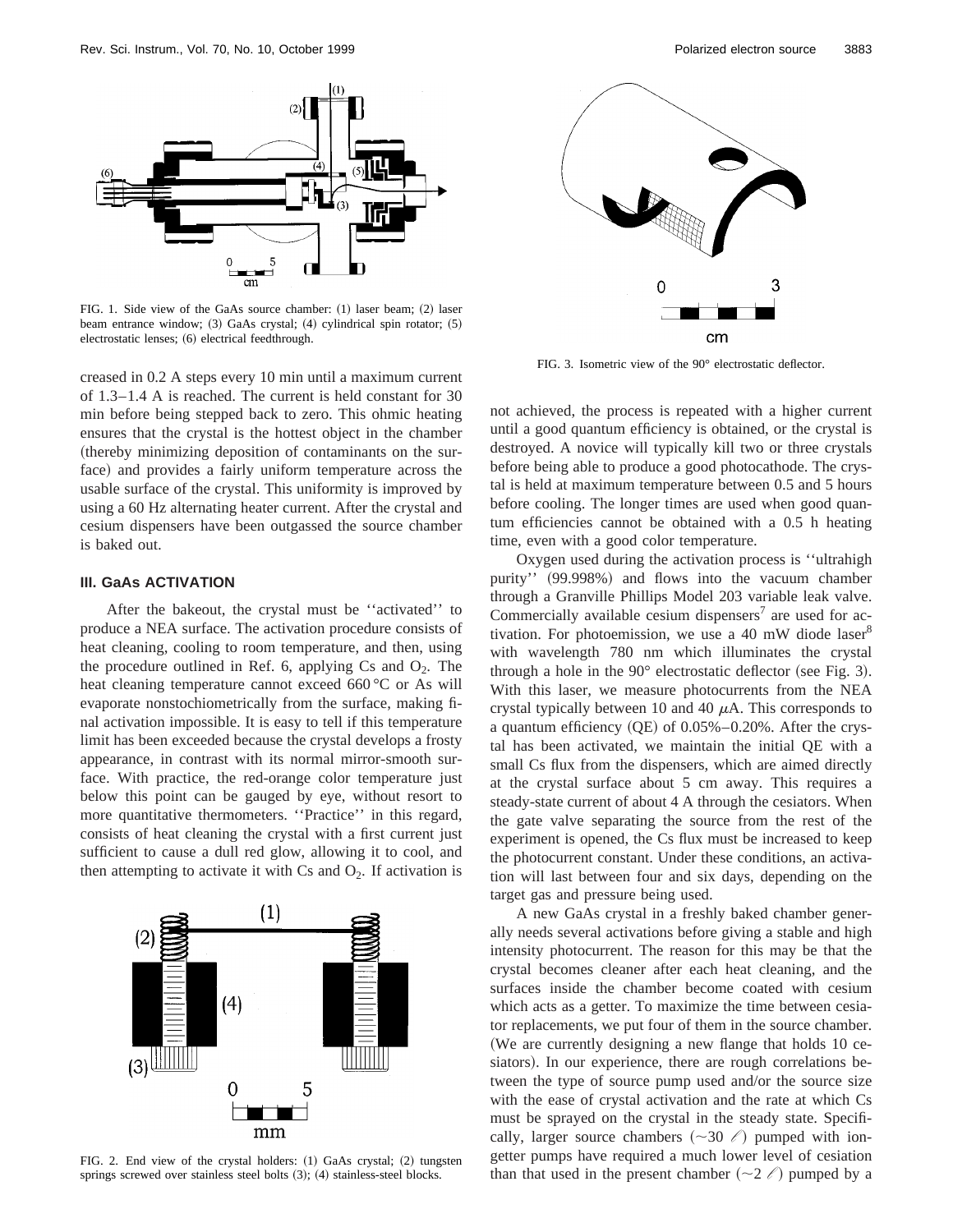

FIG. 4. Scale diagram of the electrostatic elements inside the source chamber. They have the following voltages: (A) at  $-263$  V, (B) at  $-320$  V, (C) at 0 V, (D) at  $-188$  V, (E) at  $-220$  V, and (F) at  $-256$  V. A number of electron trajectories resulting from these voltages calculated by SIMION (Ref. 11) are also shown. Space charge effects are ignored. A 4.7 mm diameter aperture separates the source and differential pumping chambers. Thin curves are the equipotential lines surrounding the crystal, 90° deflector, and other electrostatic lenses.

turbopump. Crystal activation is also easier with the 30 *l* source. A 10  $\ell$  source we use on another experiment, which is pumped by a magnetically levitated turbopump removed 0.5 m from the source chamber has performance characteristics midway between those of the 2 and 30 *l* sources. We speculate that this is related in part to the difference in typical chamber base pressures:  $2 \times 10^{-11}$  Torr with ion pumps versus  $3 \times 10^{-10}$  Torr for our present source and  $1 \times 10^{-10}$ Torr for the 10  $\ell$  source. We note that the group of Professor Reichert in Mainz has built a source using an ion-pumped 2.75 in. Conflat four-way cross that has good performance.<sup>9</sup> They attribute the long lifetime of their crystal activations to the fact their experimental targets are alkali metals, which would diffuse into the source chamber and continuously rejuvenate the crystal surface.

## **IV. ELECTRON BEAM CHARACTERISTICS**

To produce a transversely polarized electron beam, we use a particularly simple electrostatic 90° deflector above the crystal to change the electron momenta without affecting their spin directions.<sup>10</sup> This deflector, shown in Fig. 3, is a simple stainless steel cylinder cut in half lengthwise with a hole in the top for the laser beam. On the side of the deflector nearest the cesiators is a notch covered by copper screen to ''smooth'' the electric field lines while letting cesium vapor reach the crystal. Aquadag<sup>11</sup> is used to attach the copper screen to the bender. Figure 1 shows this deflector and the electrostatic lenses used to tune the electron beam toward the target cell. These lenses are machined from aluminum and coated with Aerodag (a spray form of Aquadag) to absorb stray electrons, eliminate charging, and minimize patch effects. We have found the aluminum/Aerodag combination to be UHV compatible and a completely suitable replacement for stainless steel, molybdenum, or copper electrodes. A

viton-sealed (copper bonnet seal) gate valve and a differential pumping chamber isolate the target and source chambers.

Figure 4 shows a simulation of electrostatic lens steering and focusing action on an ensemble of typical electron trajectories using SIMION 6.0.<sup>12</sup> This program is able to take into account the deviation from cylindrical symmetry of the crystal mount and 90° bender. We note that despite the bender's crude design, it provides two-dimensional focusing of the extracted beam. Vertical focusing is evident in Fig. 4. The transport efficiency of the electron beam from the crystal to a 1 mm diameter circular-entrance aperture at the target, about 60 cm downstream, is greater than 30%. Using a noble-gas optical polarimeter, $13$  we measure the polarization of our source to be  $28(3)\%$ , which is consistent with earlier measurements we have made using bulk GaAs crystals. The energy width of the beam, determined by observing fluorescence of the  $3<sup>3</sup>D \rightarrow 2<sup>3</sup>P$  transition in He in the vicinity of the  $He^{-}(^{2}D)$  resonance<sup>14</sup> is typically 0.25 eV full width at half maximum (FWHM). However, the width varies between 0.15 and 0.35 eV, depending on the size of the laser spot and the position of the spot centroid on the GaAs crystal. It does not, in contrast with the results of the other investigations,<sup>15</sup> appear to vary significantly with extracted current below 10  $\mu$ A.

## **ACKNOWLEDGMENTS**

This work was supported by the National Science Foundation under Grant No. PHY-9732258. The authors would like to acknowledge the excellent work of the mechanical workshop staff in the UNL Physics Department.

- $1$ D. T. Pierce, F. Meier, and P. Zurcher, Phys. Lett. A  $51$ , 465 (1975).
- ${}^{2}$ R. L. Bell and W. E. Spicer, Proc. IEEE 58, 1788 (1970).
- <sup>3</sup> J. Kessler, *Polarized Electrons*, 2nd ed. (Springer, Berlin, 1985).